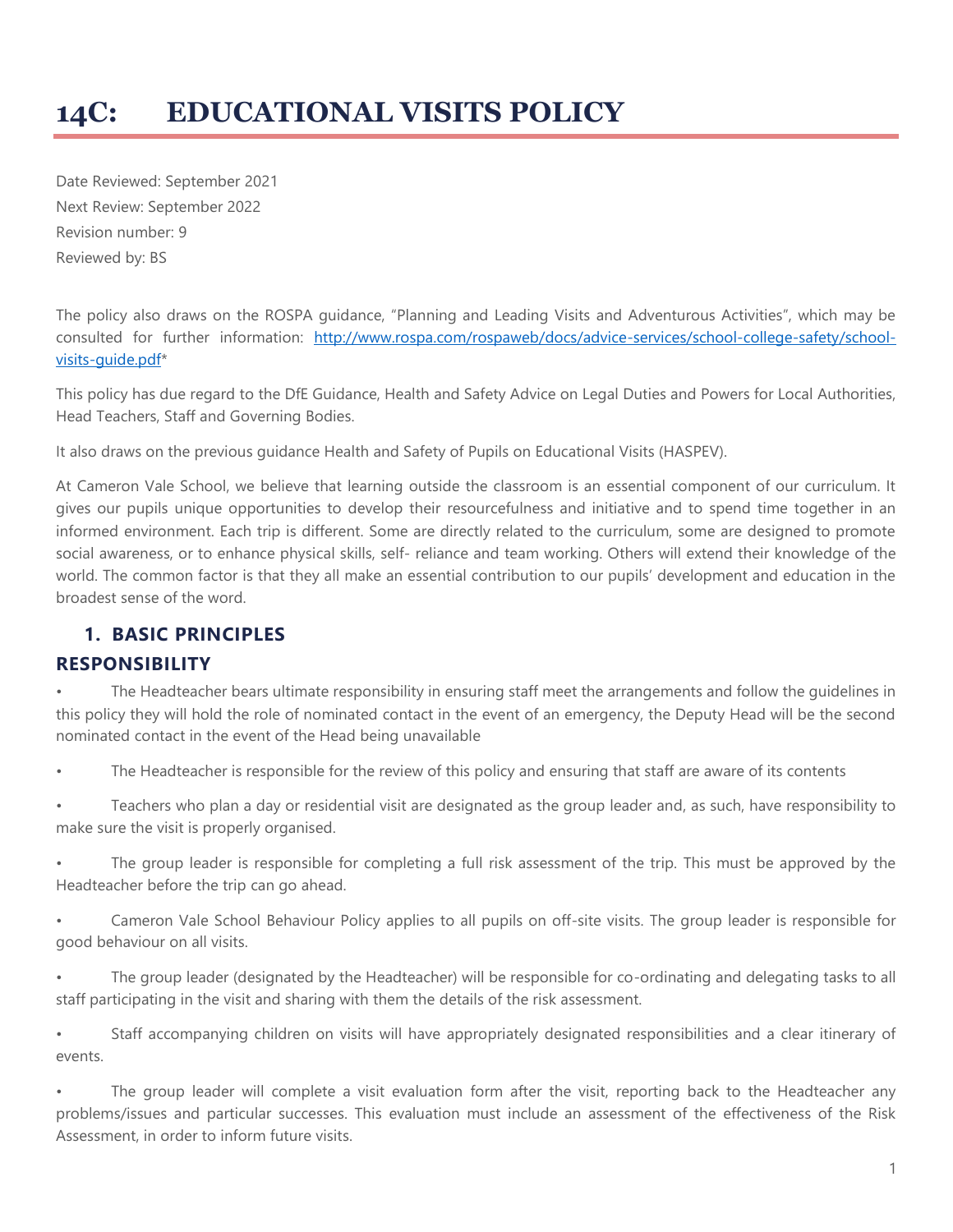## **HEALTH AND SAFETY**

• Safety is the prime consideration when planning or carrying out a school trip; all appropriate health and safety and child protection procedures must be followed.

• All risks will be assessed and reported prior to the event and any possible measures towards safety and welfare undertaken.

• Staffing will adhere to recommended supervisor: child ratios (see Educational Visits Procedure Checklist for details). The group leader will consider whether the nature of the activities requires the normal ratios to be exceeded.

• The staffing of every off-site visit must include an adult who has an appropriate first aid qualification. In the case of an off-site visit involving pupils in the EYFS, **at least one accompanying adult will hold a current full paediatric first aid qualification.** 

• Appropriate first aid provision will be available at all stages of the trip.

• Teachers, assistants and volunteers accompanying school trips will be suitably record checked and appropriately trained in procedures.

• All transport arrangement and venues will be checked for suitability and safety beforehand.

• Risk assessments will be completed and approved for all aspects of the trip. At an age appropriate level, pupils should be involved in the assessment and management of the risks for the trips in which they are involved.

#### **EDUCATIONAL VALUE**

• For curricular visits, a clear aim and objective must be identified by the group leader and clearly communicated to the other accompanying adults and, as appropriate, the pupils.

• Visits are not taken in isolation. Pupils are well prepared for the visit and, subsequently, put the experience to good effect as a stimulus for work in class.

#### **PARENTS AND INFORMATION**

• At the start of each academic year, or on a child's registration at the school, parents are asked to sign a consent form for their child to participate in off-site activities such as visits to local sports amenities, churches and for sports fixtures against other schools. Such events do not then require further parental consent but are otherwise regulated by this policy. However, parents are entitled information about where their children are during the school day. Therefore, information about an off-site visit should be available to parents, for example in the school calendar, on the website, in a newsletter or in a specific information letter about the trip.

- The exceptions to the procedure for parental consent, above, are when;
- o The trip is planned to extend beyond the normal start or end of the school day
- o The trip involves an overnight stay, overseas travel or any additional level of risk management
- o An additional charge is made to parents in relation to the cost of the trip

• Parents will be told specifically if a day visit is planned to involve a return to school after the end of the normal school day. If a trip is planned to return before the end of the school day but is subject to delays, the group leader will contact the Head or school office, who will pass on information to parents via ISAMs.

Parents will be required to notify the trip leader of their child's special or medical needs, dietary requirements and of any other considerations affecting the welfare and safety the child and of staff and other pupils.

Parents are also asked to sign a consent form for emergency medical treatment.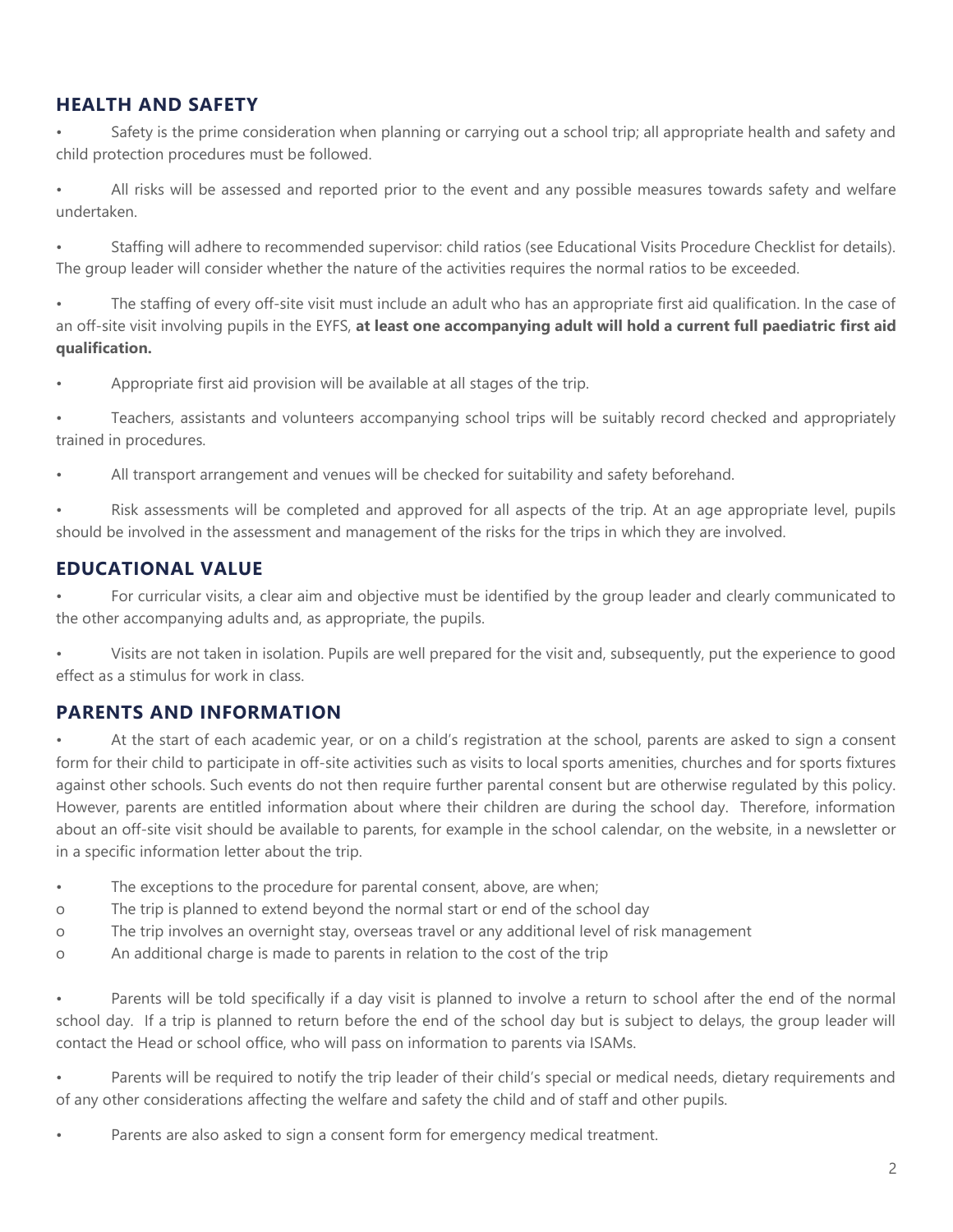• For residential visits and trips overseas, the school will hold an information meeting for parents and pupils at the early stages of planning. An information meeting may be held for other visits as appropriate.

• Pupils' emergency contact details, medical information and any other relevant information will be collected prior to the visit. This information will be taken on the visit.

Costs for visits will be calculated in advance, in line with the school's budget

Parents will be notified of the cost of the trip well in advance where this is not absorbed by the school. All trips must be paid for prior to departure. Cameron Vale School will not make profit on any curricular-based visits.

### **2. PROCEDURES FOR ORGANISING AN EDUCATIONAL VISIT**

### **GENERAL INFORMATION**

Early planning is essential for any visit. Plans for residential visits and overseas trips are formulated well in advance. All offsite visits and activities must be approved by the **Head**, who is kept fully informed throughout the planning stages. **Residential visits and trips overseas must be authorised by the Proprietor,** who must be kept informed of progress in planning to facilitate continued approval. Activities of an outdoor pursuit or adventure nature must be within the ability of the children participating and the accompanying staff.

### **PRELIMINARY PLANNING**

An outline plan is presented to the Headteacher for approval prior to more detailed plans being made. Once outline permission has been granted and any particular conditions set, one or more meetings of the proposed staff involved will be held to formalise the administration and organisation of the visit. The Risk assessment is discussed and specific duties, and the names of the pupils for whom each person is responsible, are identified if necessary.

Discussions will take place with the Headteacher about any other school events or trips which may be occurring at a similar time in order to establish a balance.

Once the trip is approved, parents will normally be informed and provided with as much information as is appropriate. Greater detail will be expected for trips overseas or involving overnight stays. The provision of information to parents will normally include the following, as appropriate:

- Information about accommodation
- Itinerary
- Emergency Contacts/Medical Forms
- Staffing/Grouping Details
- Personal Items/luggage and passport/visa requirements
- Insurance Details
- Finance Arrangements
- Spending Money
- Information about the coach company and any other transport arrangements

#### **INSURANCE**

The Headteacher will liaise with the school office to check that insurance cover for all children and adults involved in visits is appropriate. Extra insurance cover may be needed for residential visits, trips abroad and any activities of a hazardous nature. If insurance cover is not provided by the commercial centre or Tour Company, it is arranged by the School Secretary/Head and added to the cost of the visit. All parties are provided with precise details of the insurance policy, so that there is no doubt about the cover and, in particular, what eventualities fall outside such cover. In the event the Head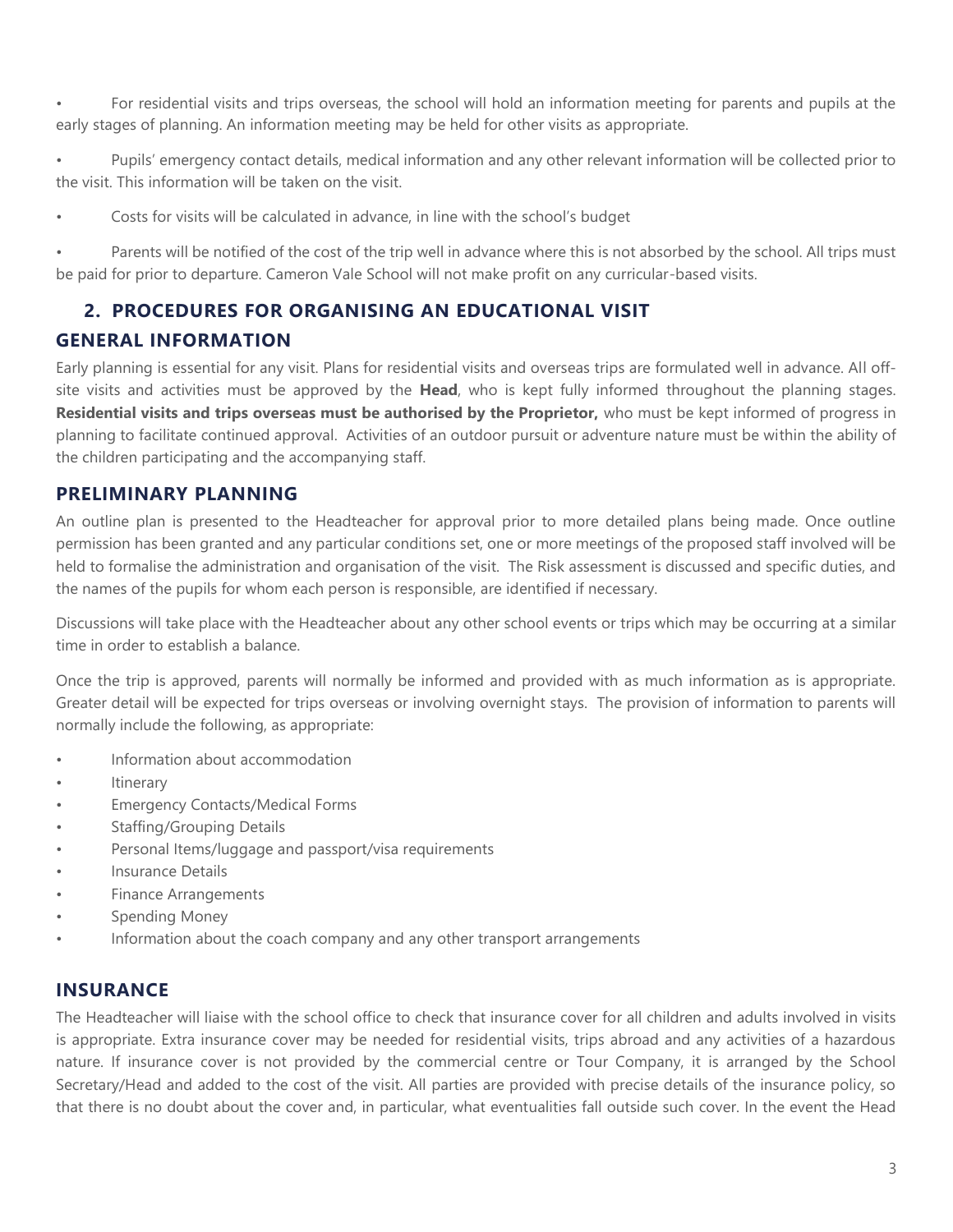are unsure if a trip is covered by normal school insurance provision, they should contact the Finance Department at Forfar Education to establish if this is the case.

#### **PRELIMINARY VISIT**

Except in the case of repeated visits, an exploratory visit by the group leader or another designated member of the accompanying staff is usually made. In the case of repeat visits, the group leader should contact the venue(s) to establish that there have been no significant changes to the premises or arrangements, which may affect the organisation of the visit. The group leader should also consult the risk assessment and its evaluation from the previous visit to ascertain what lessons, if any, can be learnt to improve risk management.

A preliminary visit should establish at first hand:

- that the venue is suitable
- that the venue can cater for the needs of pupils and staff

• an assessment of potential areas and levels of risk, completing Risk Assessment with details being given to the head teacher. This will incorporate any risk assessment provided by the venue/tour operator

- familiarity with the area before taking the children
- information concerning venue staff qualifications, if not already known
- suitable checking of staff at the venue to ensure that they are suitable to work with children.

• Reconnaissance of the venue are to assist in planning, for example in relation to specific risks, parking, toilets, venue for a packed lunch, management of access to the souvenir shop etc.

In certain circumstances, for example when all the activities are run by the centre's own staff, to whom the risks and area are well known, a preliminary visit is not always necessary. Nevertheless, a visit may be needed to establish such matters as a safe place for a picnic lunch, the safe use of toilet facilities, distances to walk from car parks etc.

If it is not possible to make a preliminary visit, every endeavour must be made to acquire information about the accommodation and the area, before the visit.

If a preliminary visit has not taken place, as a matter of priority when the party arrives, a member of staff inspects the facilities and accommodation and any areas where there might be dangers or potential hazards. Where necessary, risk assessments are then reassessed.

#### **STAFFING**

Pupil to staff ratios for school trips are not prescribed in law. Those planning trips, on the basis of risk assessment, should decide the ratios, taking into account the activity to be undertaken and the age and maturity of the pupils. Responsibility lies with the Head to judge whether appropriate factors have been taken into account and ratios calculated accordingly. The group leader will liaise with the Head to ensure that the adult:pupil ratios for the visit are appropriate. These will take account of:

- Appropriate legislation, including statutory ratios for EYFS
- The ages, gender and ability of the children involved
- The number of pupils involved
- Pupils' special or medical needs
- Pupils' previous experiences of being away from school/home and of the activities involved
- The degree of responsibility and discipline shown by the group
- The type of visit and whether the nature of the activity and/or the pupils involved require the ratio to be exceeded.
- The level of risk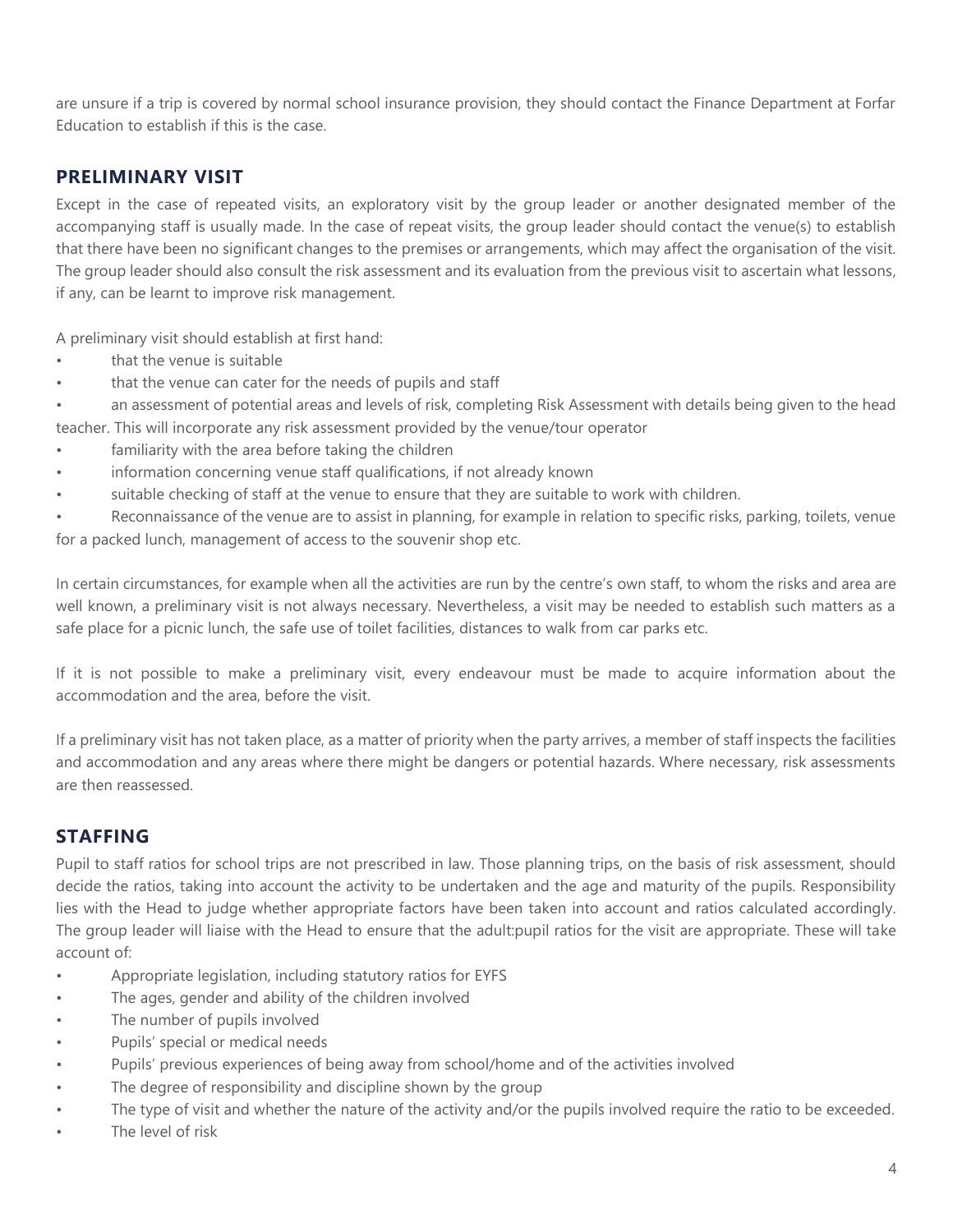- The location and travel arrangements
- The session time and day
- The experience, training and quality of the staff and other adults available (e.g. if swimming is involved should one of the adults in attendance be a qualified lifesaver?).
- Requirements of the organisation or location to be visited
- The availability of a qualified First Aider
- The past experience of organising visits of the same or similar nature

If the pupils have special educational needs, there should be a higher staff/adult to pupil ratio as an extremely high level of care and wider safety margins are necessary.

The list above is based on the ROSPA guidance "Planning and Leading Visits and Adventurous Activities"

### **ADULT:CHILD RATIOS FOR EXCURSIONS**

Normal minimum guidelines, as a starting point to take into consideration the bulleted list above are in the table below.

| <b>Ages</b>      | <b>Ratios</b>          | <b>Notes</b>                                                                                                                                                                                                                        |
|------------------|------------------------|-------------------------------------------------------------------------------------------------------------------------------------------------------------------------------------------------------------------------------------|
| Children under 2 | adult:3 children       | refer to EYFS framework for associated qualifications requirements                                                                                                                                                                  |
| 2 to 3-year olds | 1 adult:4 children     |                                                                                                                                                                                                                                     |
| 3 to 4-year olds | 1 adult:6-8 children   | refer to EYFS framework for associated qualifications requirements                                                                                                                                                                  |
| Reception        | 1 adult:6-8 children   | This is the minimum requirement if the children are not with a<br>qualified teacher. Nevertheless, given the age of the children, it is<br>likely that a risk assessment would determine a stronger ratio for an<br>off-site visit. |
| Year 1           | 1 adult:6-8 children   |                                                                                                                                                                                                                                     |
| Years 2-3        | 1 adult:8-10 children  |                                                                                                                                                                                                                                     |
| Years 4-6        | 1 adult:10-15 children |                                                                                                                                                                                                                                     |
| Year 7 and above | 1 adult:15-20 children |                                                                                                                                                                                                                                     |
| Trips abroad     | 1 adult:8 children     | Unless a stronger ratio is determined by the age groups above                                                                                                                                                                       |

#### **EYFS minimum requirements and basic guidelines for other age groups**

In normal circumstances, all adults accompanying a visit will have enhanced DBS clearance. If an adult does not have such clearance, his or her participation must be approved by the Headteacher following a risk assessment. In such situations, the group leader must make necessary arrangements so that the adult does not have any unsupervised access to the children. In all trips involving an overnight stay all adults must have enhanced DBS clearance. An overnight stay is defined as extending into the hours between 2am and 6am. Any adult on a trip with EYFS children who does not have enhanced clearance must not be unsupervised with the children and must not engage in personal care.

For visits which involve children working with staff at another venue or organisation, the group leader must obtain written confirmation from the organisation that it has undertaken all appropriate checks on its staff and that they are appropriately qualified and suitable to work with children. The centre may make a statement to this effect in its publicity materials.

When planning an activity involving caving, climbing, trekking, skiing or water sports, the group leader must check that the provider holds a licence as required by the Adventure Activities Licensing Regulations 2004 (for England, Scotland and Wales).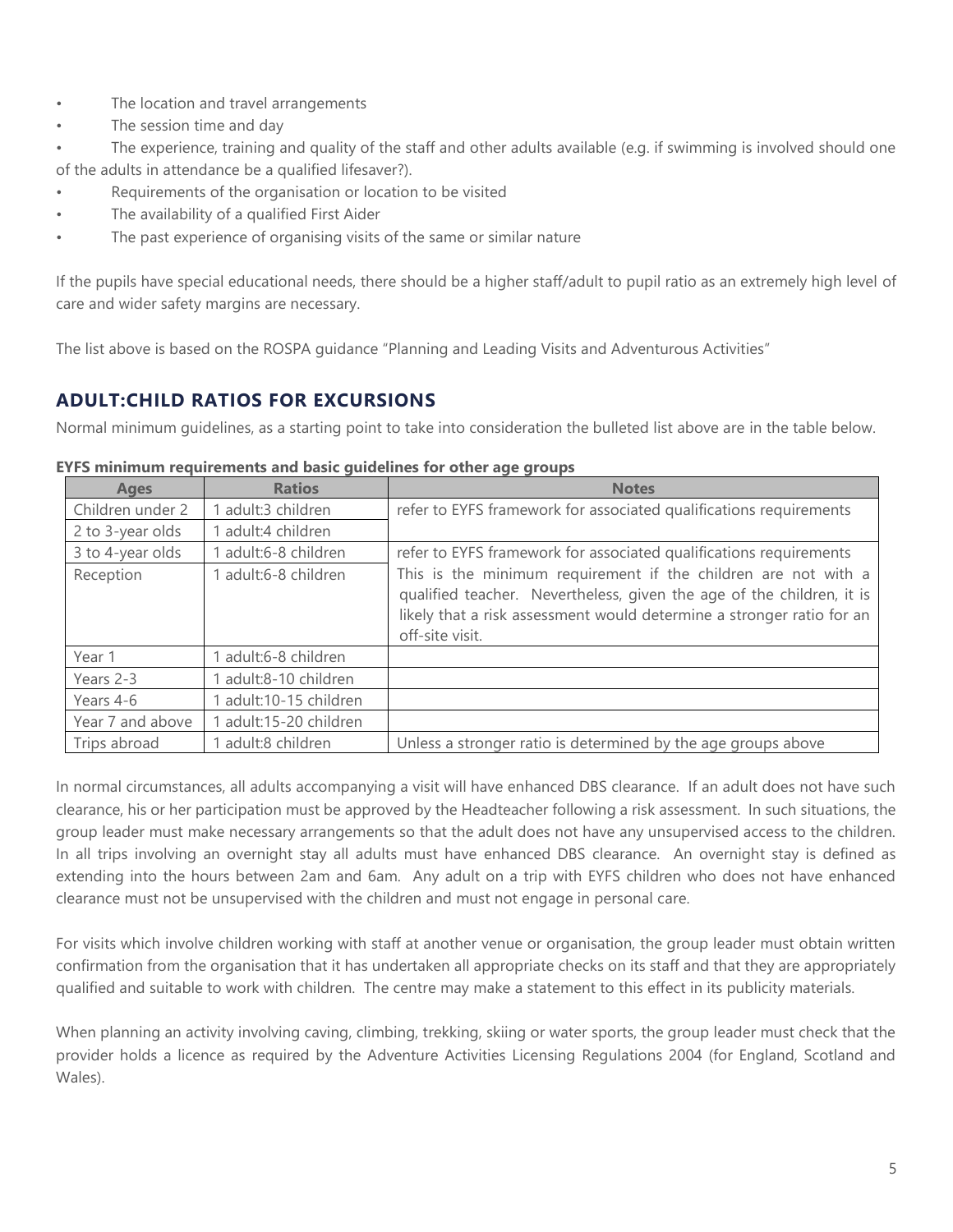On trips involving both boys and girls, the staff must include both men and women. The Headteacher has the discretion to waive this requirement in the case of the youngest pupils, depending on the nature of the trip. Staffing must be appropriate, in terms of ratios and qualifications, to cope with any child on the trip with special or individual medical needs.

The group leader should liaise with the Headteacher to discuss cover arrangements back at school as necessary for all adults involved in the visit; classes to be covered in the absence of staff, work set, duties needing cover etc.

#### **FINANCIAL ARRANGEMENTS**

Records of all payments by individual pupils are kept by the leader and school office. At the Headteacher's discretion, residential visit payments may be made in stages. All payments should be made by cheque or bank transfer. Payment by the school in advance for trip costs will be made by the school office. For payments and other sundry expenses during the visit, including, if appropriate, issuing of pocket money, the group leader should make appropriate arrangements with the school office. Similarly, the group leader should liaise with the School Secretary when foreign currency is required. The group leader must ensure maximum security for money, passports and other valuable documents before and throughout the visit.

# **CALCULATING COSTS**

Factors to be taken into account in calculating the cost of the trip include:

- travel, transport and parking
- entrance fees for staff and pupils
- hire of equipment (for activities)
- insurance
- preliminary visits
- extra staffing and supply cover at school
- meals
- materials
- rewards, incentives, prizes for pupils' work, conduct etc.
- spending money
- contingency fund

### **FURTHER LIAISON WITH PARENTS**

Except for routine off-site activities with a low level of risk, such as walking to the church for a carol service rehearsal, or a weekly trip to local sports facilities or Forest School, it is imperative that parents are given full and complete written details regarding the organisation and administration of a visit. This will normally include:

- activities and venues
- specialist equipment and/or clothing necessary for activities
- packed meal requirements
- teachers/leaders, their experience and expertise when required
- total costs and methods for payment
- insurance cover, including medical cover and exemptions
- passport requirements, if any

A signed parental medical consent form must be obtained for each participating pupil, agreeing to emergency treatment and medication to be given if needed and for staff to act in loco parentis.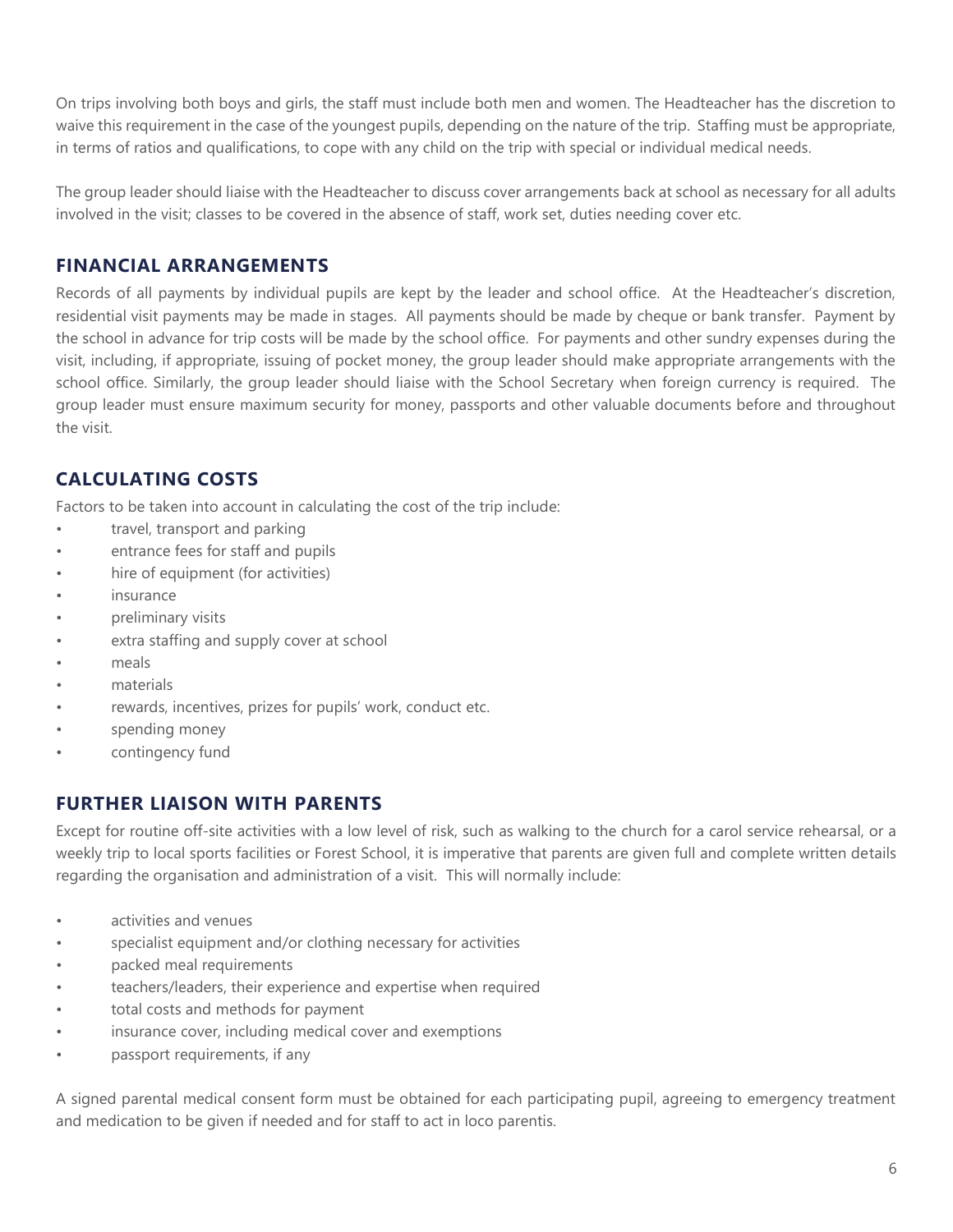#### **PUPIL BEHAVIOUR AND SUPERVISION**

The group leader has responsibility for the good conduct of pupils on the trip. All accompanying adults have a duty of care. Teachers should be briefed that they are in loco parentis at all times on the visit and thus are legally responsible for the wellbeing and safety of the children and also for their behaviour, which should be impeccable at all times.

Children should never be on their own, but always remain in a group, and must be supervised by an adult at all times. Groups and their leaders should be decided in advance and well publicised.

On residential visits, close supervision of the pupils in the hostel, centre or hotel during the night must be maintained. Adults' rooms must be located in close proximity to the children's rooms. Staff should be allocated "on call" responsibilities on a rota basis and those adults should refrain from the consumption of alcohol in order to be able to perform their duties properly in the case of an emergency.

#### **HOMESTAYS AND HOST FAMILIES**

The school may make arrangements for children to stay with host families, either in the UK or abroad, for example, as part of an exchange visit or sports tour. Such activities can benefit learning across a range of subjects. In particular, foreign visits can enrich the languages curriculum and provide exciting opportunities for pupils to develop their confidence and expertise in the use of other languages. In such circumstances, the school must be mindful of its duty to safeguard children and promote their welfare. The school must consider how best to minimise the risk of harm to children involved in such a homestay arrangement. KCSIE 2021 notes that, where a school organises for children to stay in homestsays, the adults taking responsibility for hosting the children will be in regulated activity and the school has a responsibility, as provider, to undertake DBS checks with barred list information. This applies both to the school's own pupils for whom it arranges homestays and also to visiting pupils on an exchange, for example, hosted by the school's own parents. If the homestay is organised by the child's parents, this would be a private arrangement and the school is not the regulated activity provider, so does not need to conduct DBS checks. The school is free to make its own assessment as to whether other persons over 16 living in the household where the child is being hosted should be checked.

It is not possible for the school to obtain criminality information from the DBS about adults who provide homestays abroad. In these circumstances, the school must liaise with the partner school abroad to establish a shared understanding of, and agreement to the arrangements in place for the visit. The staff responsible must use professional judgement to satisfy themselves that arrangements are sufficient to safeguard effectively every child involved. The school is free to decide whether it is necessary to contact the relevant foreign embassy or High Commission of the country in question to discuss what checks may be possible in respect of those providing homestay outside of the UK.

For further information, refer to Annex E of KCSIE 2021.

#### **RISK ASSESSMENTS**

The school's arrangements for risk assessments on off-site visits are as follows:

For the peace of mind of all staff involved, and that of the school management, trips and visits will only be approved after an assessment of the risks involved has been carried out.

Risk assessment is the normal day to day activity which we undertake without conscious effort, such as crossing roads, driving etc. The risk assessment forms enable the group leader to apply the same thought processes to the trip being planned. What is required is an understanding of the potential risks involved and the actions required to minimise those risks. Completing the forms will better enable the school to safeguard the children, thus giving the group leader peace of mind. If you, as group leader, feel unsure about anything, please ask. Training is provided to staff who organise visits, both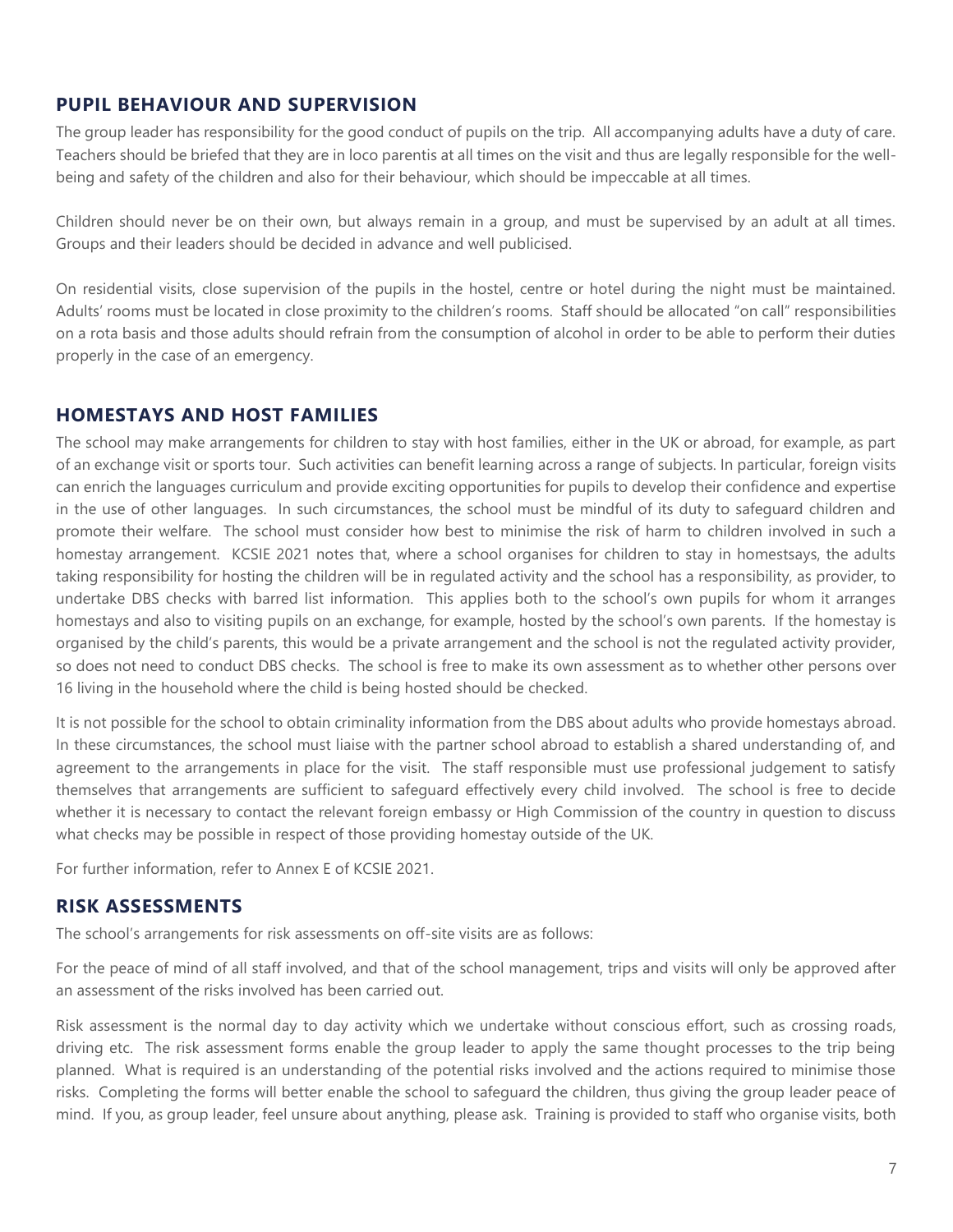at induction and subsequently, often initially in a "mentoring" capacity, to enable them to prepare effective risk assessments for the trips they organise.

The group leader will prepare written risk assessments for individual visits and activities. The given proforma, and the bank of risk assessments for repeated activities (travelling by public transport, crossing the road, escorting children along a footpath at a roadside etc.) are available on Sharepoint and should help group leaders to consider the 'risk factor and plan contingency measures to prevent or deal with such eventualities. (Where necessary, staff training will be provided). Staff should also refer to the school's risk assessment policy.

Final authorisation for each visit will be made by the Headteacher and only then if she is satisfied that an adequate risk assessment has been carried out.

In order that the safety of pupils and staff can be as thorough as possible, the following time scales must be adhered to.

**At least 1 week prior to the trip;** Risk Assessments, including those from the place to be visited, should be handed to the Educational Visits Coordinator (Chloe Dorrington, Deputy Head) with a completed Off-Site Visits Form, list of pupils involved, details of any particular requirements for pupils with special or medical needs, parental consent forms and all letters sent to parents. This will form part of the information file detailed under "information and final arrangements" below.

In the event of consent forms not being returned by the specified time, the pupil will not be allowed to travel.

**At least 2 full days before the trip;** The risk assessments and forms noted above, having been checked and signed by the Educational Visits Coordinator (Chloe Dorrington, Deputy Head) should be copied for the staff on the trip and the school office.

In the case of residential visits and trips taking place outside term time, these should also be copied to the nominated contact at school (if this is not the Headteacher). Staff on the trip (excluding the Leader who should be in possession of them all) need only the consent forms of the children in their care for the trip.

It is the responsibility of the group leader to check that all the consent forms and medical details for each child have been successfully collected by the deadline. It is the responsibility of the Headteacher to give final consent to the trip going ahead after reading the Risk Assessment.

If there are any worries or uncertainties, the group leader should always ask the Educational Visits Coordinator (Chloe Dorrington, Deputy Head) for help, or the Headteacher in her absence.

#### **INFORMATION AND FINAL ARRANGEMENTS**

Final details of the visit, including the final version of the risk assessment, must be submitted to the Headteacher and Educational Visits Coordinator (Chloe Dorrington, Deputy Head) for approval one week before the visit. This information will be retained for future reference. The group leader holds the same information for the duration of the visit and checks immediately prior to departure for any late changes, for example due to pupil illness or absence. Such changes are noted and an amended copy submitted to the Headteacher. As a minimum, the information should include details of:

- itinerary
- contact points
- pupils' and staff emergency contacts
- contact information for staff while on the trip
- copies of Parental Medical Consent Forms
- specific information about any children with individual special or medical needs, including their medical plans as appropriate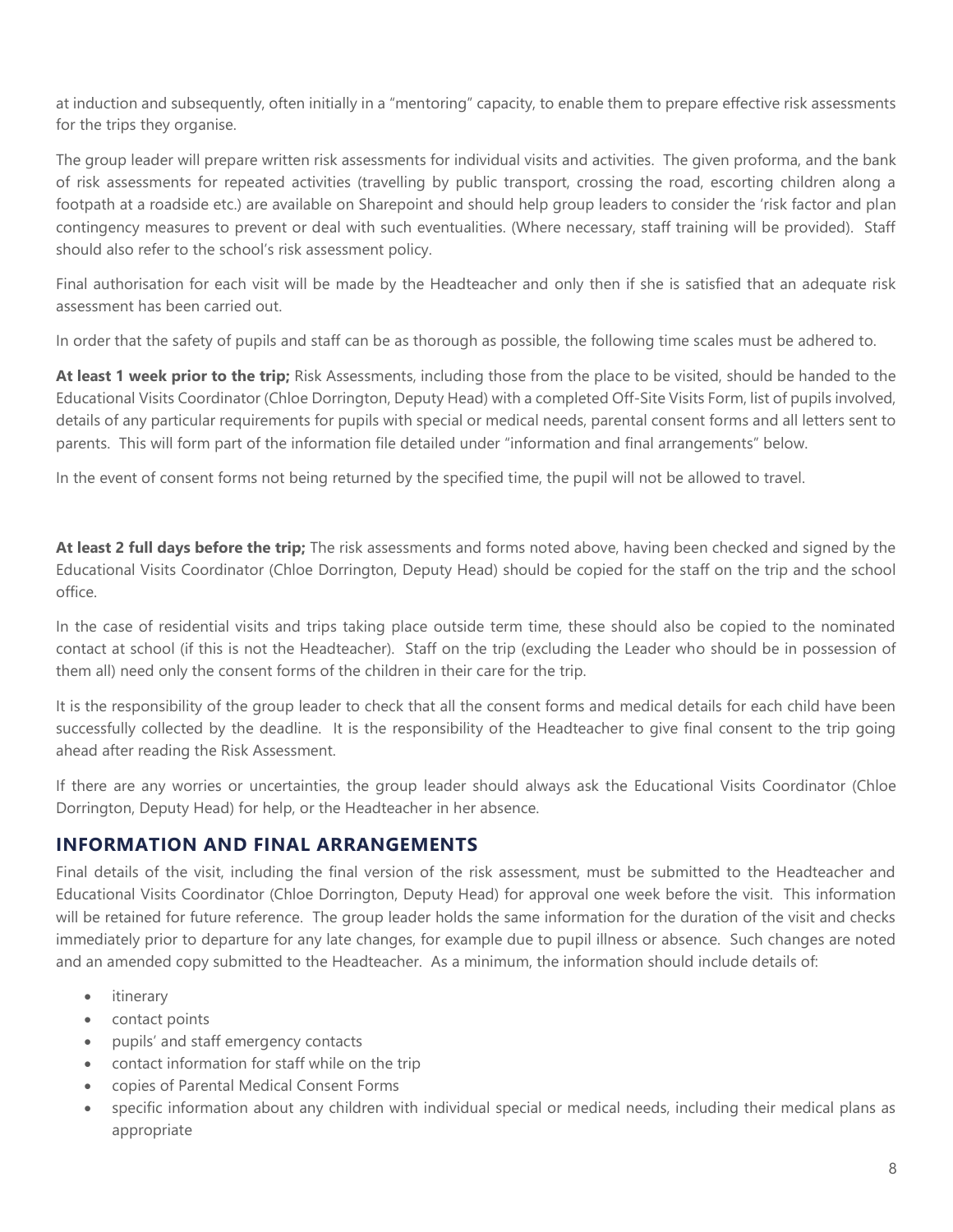- copies of any insurance documents, contracts, etc.
- emergency procedures, including the school's critical incident policy
- risk assessments

### **SPECIAL EDUCATIONAL NEEDS AND DISABILITY**

The Headteacher and Educational Visits Coordinator (Chloe Dorrington, Deputy Head) will ensure that all reasonably practicable efforts have been made during the course of risk assessment to include disabled pupils in educational visits. This will usually entail discussion with the pupil, parents, group leader and other supervisors, the manager of the venue to be visited, the tour operator etc.

#### **ONGOING RISK ASSESSMENTS AND REASSESSMENTS**

The group leader, or other adults with responsibility, should reassess risks while the visit is taking place. Ongoing risk assessments normally consist of judgements and decisions made as the need arises. They should be informed by the sitespecific risk assessments and take account of local expertise on: e.g. tides, potential for flooding etc. They are not usually recorded until after the visit and should be reviewed to inform future planning. Examples of the need for ongoing risk assessment:

• Changing weather, tiredness or illness within the group, behaviour, issues with other groups at same venue etc. Control measures may include deciding to change to the pre-assessed plan B or swapping activities on the itinerary so that the activity can be carried out on a different day

• Emergencies. Control measures would include establishing the nature and extent of the emergency as quickly as possible; ensuring that all the group are safe and looked after; establishing whether anyone has been hurt and getting immediate medical attention for them; ensuring that all group members who need to know are aware of the incident and that all group members are following the emergency procedures; ensuring that if a teacher accompanies casualties to hospital, the rest of the group are adequately supervised at all times and kept together; and informing the emergency contact in the school

• Group leaders are always in charge. They should trust their own knowledge of pupils and use their own professional judgement. This may include challenging an activity leader where the group leader's knowledge of the group is superior, or intervening to prompt a change of plan, including stopping an activity if it has become too hazardous

### **3. ON DEPARTURE AND DURING THE VISIT**

### **COMMUNICATION**

The group leader must take a working mobile phone (a school mobile phone if possible) and must ensure that the school has all the necessary contact information for each stage of the trip.

In advance of the trip, pupils should be given clear safety instructions based upon the nature of the activities and the associated risks.

#### **FIRST AID**

All accompanying adults must be familiar with the school's first aid and medication policy, a copy of which should be included in the group leader's information file.

On departure, the group leader must collect the First Aid kit(s) for school visits from the appropriate classroom. This must be returned to the classroom after the visit together with details of any items used.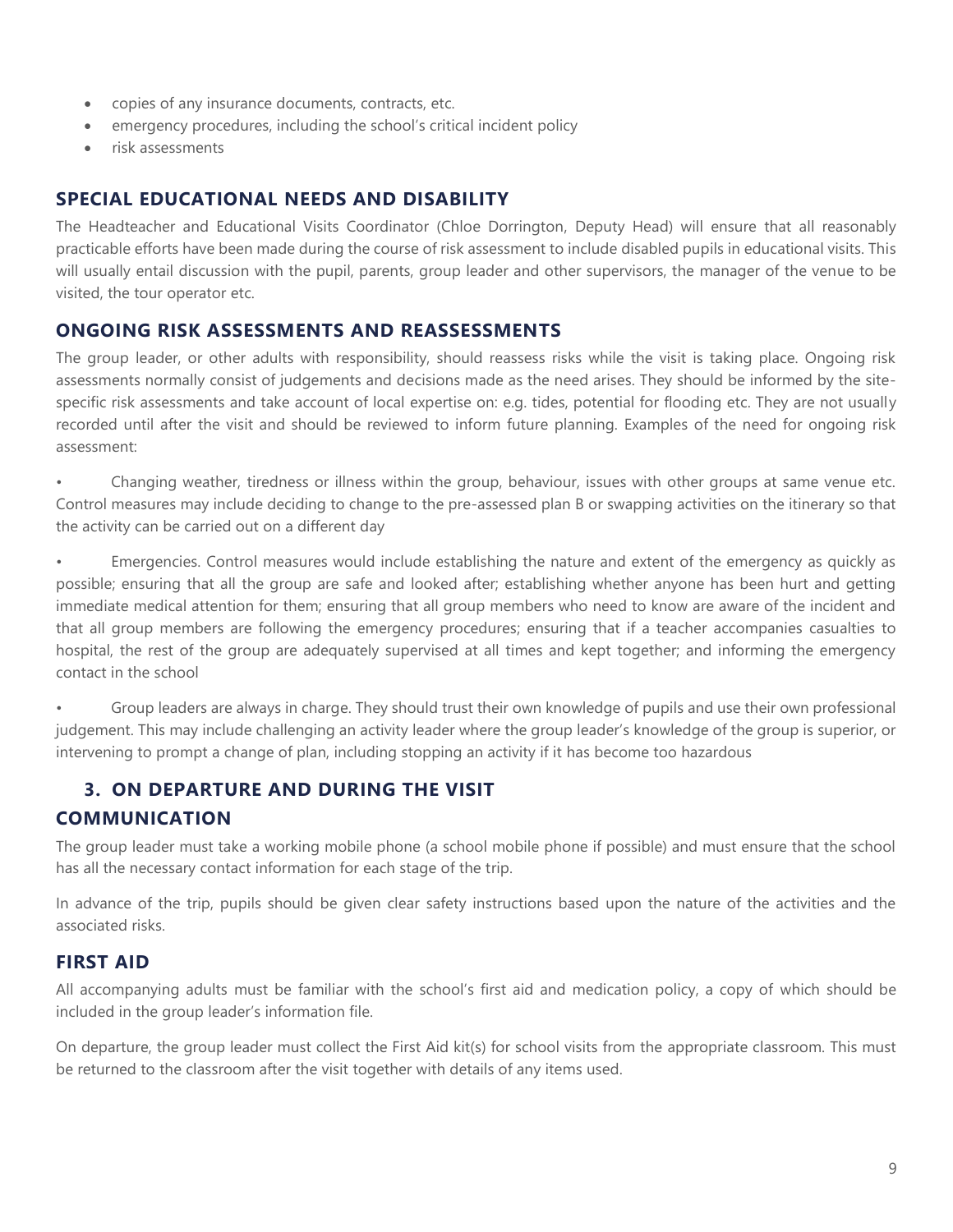The group leader must also ensure that any special medical equipment or medication to meet individual pupil needs, such as inhalers, Epi-pens, etc. are taken on the trip. Where specialist knowledge or training is required for the administration of medication, the staffing of the trip must ensure that this expertise is available.

The regulations for the reporting of accidents (RIDDOR) apply to educational visits and can be found in the school's first aid and medication policy. Other accidents which may occur, but which fall short of the threshold for RIDDOR reporting, must be reported and recorded in accordance with the school's normal procedures.

When the trip involves the use of a venue which provides first aid facilities, the group leader must ensure that all adults are aware of the arrangements and the location of first aid points.

# **IN THE EVENT OF A MINOR INCIDENT**

- organise first aid treatment so that a member of staff stays with the pupil
- call for help if necessary
- see that the remainder of the group is safe
- telephone the nominated school contact number

#### **TRANSPORT**

It is the school's policy that only coaches with seat belts are booked. Vehicles used should comply with the current requirements on seat belts. All seats should be forward-facing and seat restraints should comply with legal requirements. Occasionally a trip may be organised to a country where legislation does not require coaches to be fitted with seatbelts and such a coach may not be available. In such circumstances the group leader must endeavour to book a coach fitted with seat belts and must do everything possible to ensure the safety of staff and pupils. Parents must be made aware of such circumstances.

# **SUPERVISION ON TRANSPORT**

• At least two members of staff should supervise the pupils getting on and off the coach – one on the coach and one by the steps.

- A roll call must be taken at regular intervals, including each occasion when pupils embark and disembark.
- Pupils should not sit on the first two seats facing the front window or next to the emergency exit.
- Staff should sit at intervals spaced through the coach to ensure proper supervision
- All pupils must be settled before setting off and must wear their seat belts throughout the journey, unless told to remove them in an emergency.
- The group leader should delegate an adult to check for lost property and litter when the group leaves the coach.
- At least one qualified teacher should be on each coach or minibus and have a mobile phone with them.

### **OTHER TRANSPORT:**

• If parents are transporting children, their cars should be fully insured; relevant legislation relating to pupils sitting in the front and the use of booster seats must be followed. Seatbelts must be worn. Specific written permission must be obtained from parents and documentary proof of insurance must be provided to the bursar.

- Parents should be fully informed of the time and place to collect the children.
- A staff mobile phone should be taken to the event in case of emergency.

It is the responsibility of the group leader to look after pupils not collected after a visit. The pupils must not be left unsupervised and appropriate efforts should be made to contact parents if no information has been received about their late arrival. Reference should be made to the school's policy for the failure of a parent to collect a child.

• For transport by other means (train, ferry, aeroplane etc.) detailed risk assessments must be included in the overall risk assessment for the trip.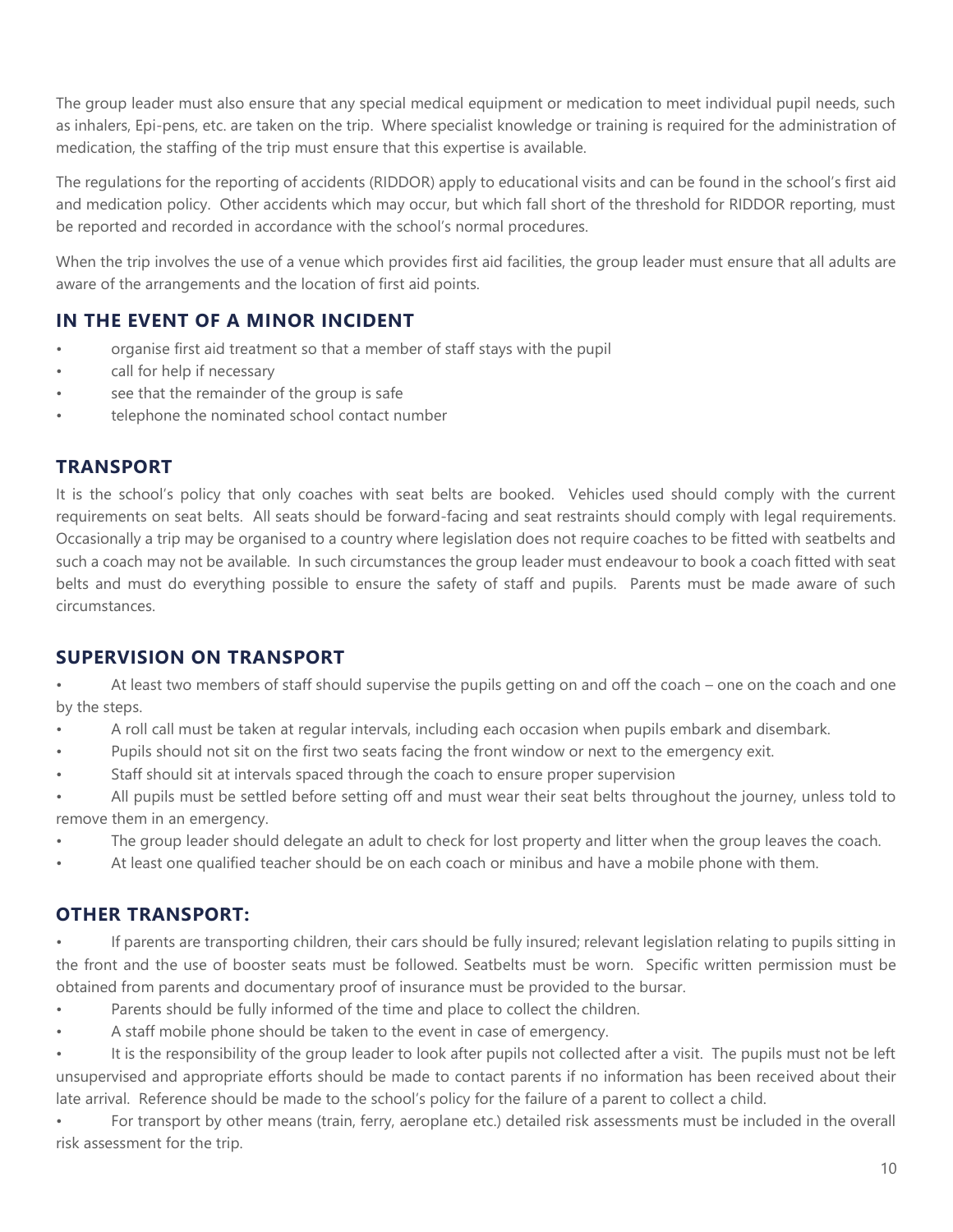#### **EMERGENCIES**

Despite the best planning and organisation, emergencies that require immediate response by the leaders sometimes occur. Whilst still controlling and supervising the rest of the group, leaders should contact the appropriate emergency/rescue service immediately. The Headteacher and Educational Visits Coordinator should be contacted as soon as possible.

#### **EMERGENCY PROCEDURES**

If an accident or other emergency occurs, the group leader or supervisor should do the following:

- 1. Assess the situation.
- 2. Safeguard the uninjured members of the group.
- 3. If there are injuries, establish immediately the names of the injured people and the extent of their injuries.
- 4. Attend to the casualty/ies, liaising with the group's trained first aider.
- 5. Inform the emergency services, and everyone who needs to know, about the accident.

6. Follow the school's first aid and medication policy as appropriate including, when possible, the procedures for recording the accident and contacting parents.

7. Notify the police if necessary.

8. Share the problem; advise all other group staff that the accident/emergency procedure is in operation. Make sure every member of the group is accounted for.

- 9. Ensure that the injured are accompanied to hospital, preferably by an adult whom they know.
- 10. Ensure that the rest of the group understands what has happened, is adequately supervised and kept together.

11. Inform Headteacher and Educational Visits Coordinator and pass on all the details, including names of casualties, their injuries, action taken and names of others involved. If abroad, contact the British Embassy/Consulate, if advisable.

- 12. Notify insurers, especially if medical assistance is required.
- 13. Notify tour operator.
- 14. Ascertain telephone number for future calls.
- 15. As soon as possible, write down accurately relevant facts and witness details.
- 16. Preserve any vital evidence.
- 17. Keep a written account of subsequent events, times and contacts after the incident.
- 18. Complete accident forms.
- 19. No-one in the group should speak to the media. All media enquiries should be politely referred to the Headteacher.
- 20. No-one in the group should discuss legal liabilities with other parties.

21. As soon as possible, liaise with the school's appointed lead first aider to fulfil the school's legal requirements in relation to reporting of accidents (RIDDOR).

22. Refer also to the Critical Incident Policy, which should be included in the documentation taken on the trip.

### **4. AFTER THE VISIT**

After the visit the group leader must complete a visit evaluation form (Appendix A), which is submitted to the Headteacher and Educational Visits Coordinator. Feedback is obtained from pupils regarding their experience. The views of other adults accompanying the visit should be taken into account. This should identify any area for improvement, including the guidance on organising trips, and should also highlight the successes of the trip.

The risk assessment for the visit should be reviewed to enable any necessary improvements to be made for future visits. Where relevant, the experience of the trip should be used to improve the school's bank of generic risk assessments.

It is expected that the majority of trips are organised to stimulate and motivate pupils in aspects of the curriculum. Followup classwork should therefore be undertaken.